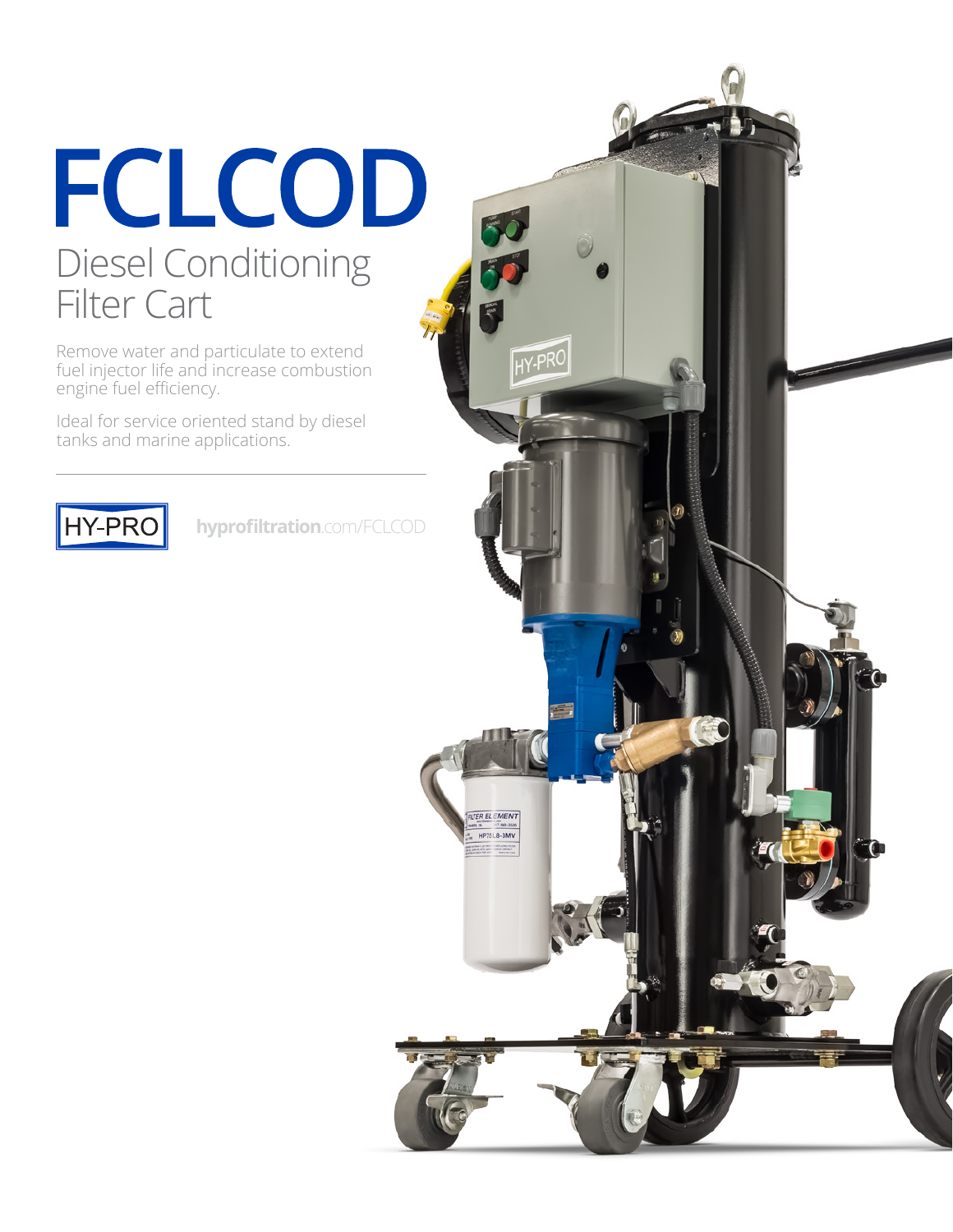#### **Take control of your systems.**

FCLCOD filter carts are constructed to be powerful, dependable, and easy to use. Whether you've got multiple diesel reservoirs or simply need your filtration on the move, conditioning your fuels has never been easier. Add automatic water drain and your FCLCOD becomes a powerhouse that does the work for you.





#### **Filtration starts with the filter(s).**

FCLCOD combines high efficiency single pass particulate and water removal to ensure that your fuel is always in spec, eliminating premature injector failures and downtime. With DFE rated particulate filters and 100% synthetic coalesce/ separator elements that remove all free and emulsified water down to 50 ppm, your fuel rail and high pressure injectors will be protected and running more efficiently than ever.

#### **Never stops working.**

Designed for 24/7 unattended operation, FCLCODs with auto water drain technologies, available electrically or mechanically powered, provide you with the safety and security to know your diesel is clean and dry even when you're off the clock.





#### **Unmatched on the move.**

Non-shredding wheels, optional off-road heavy duty tires and easy to maneuver cart design with ergonomic handle mean you get powerful filtration exactly when and where you need it.

#### **Increase fuel efficiency, lower emissions.**

Cleaner fuel runs more efficiently and with lower emissions, yielding better injector performance and life and can even lead to lower fuel usage which translates to bottom line profitability and a drastically lower environmental footprint. Monitor your fuels' condition with properly positioned sample ports before the pre-filter and after the coalesce stage and always know how your filtration is performing.





### **Completely customizable.**

Flexible dimension and process arrangement are available with every FCLCOD so you get the perfect contamination solution for your fuel delivery system. Even choose from explosion proof models and color coordinate to fit perfectly with your existing safety standards for the ultimate mobile system in diesel conditioning.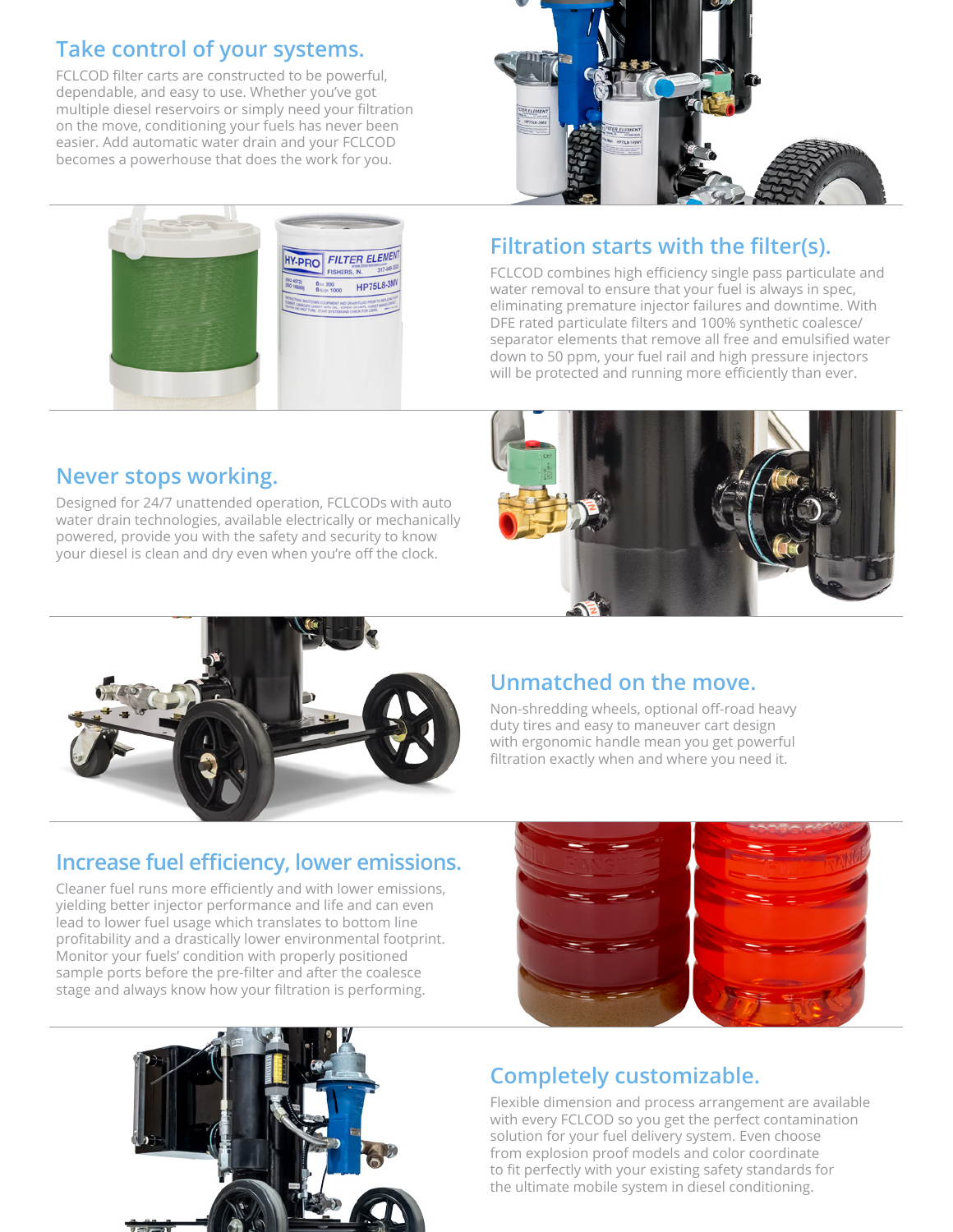# **FCLCOD Specifications**

| Dimensions <sup>1</sup>                       | Height<br>62" (158 cm)                                                                                                                             | Width<br>30.5''                                                                                                                                                                                                                                                                                                                                                                                                                                                                                     |                                                                                           | Depth<br>29" (74 cm)                                                             | Weight<br>379 lbs (172 kg)                                                                                                                                                                                                                                   |  |  |
|-----------------------------------------------|----------------------------------------------------------------------------------------------------------------------------------------------------|-----------------------------------------------------------------------------------------------------------------------------------------------------------------------------------------------------------------------------------------------------------------------------------------------------------------------------------------------------------------------------------------------------------------------------------------------------------------------------------------------------|-------------------------------------------------------------------------------------------|----------------------------------------------------------------------------------|--------------------------------------------------------------------------------------------------------------------------------------------------------------------------------------------------------------------------------------------------------------|--|--|
| Connections                                   | Inlet<br>FCLCOD20: 1¼" male JIC (37° flare)                                                                                                        | FCLCOD5-FCLCOD10: 1" male JIC (37° flare)                                                                                                                                                                                                                                                                                                                                                                                                                                                           | Outlet<br>FCLCOD5-FCLCOD10: 1" male JIC (37° flare)<br>FCLCOD20: 1¼" male JIC (37° flare) |                                                                                  | <b>Hoses</b><br>FCLCOD5-FCLCOD10: 1" x 10 ft (2.4 m)<br>FCLCOD20: 1¼" x 10 ft (2.4 m)                                                                                                                                                                        |  |  |
| Element<br>Configuration                      | <b>Pre-filter</b><br><b>HP75L8-3MV</b>                                                                                                             |                                                                                                                                                                                                                                                                                                                                                                                                                                                                                                     |                                                                                           | <b>Main Filter</b><br><b>HP538L38-CSV</b>                                        |                                                                                                                                                                                                                                                              |  |  |
| Seals                                         | Fluorocarbon                                                                                                                                       |                                                                                                                                                                                                                                                                                                                                                                                                                                                                                                     |                                                                                           |                                                                                  |                                                                                                                                                                                                                                                              |  |  |
| Operating<br>Temperature                      | <b>Fluid Temperature</b><br>30°F to 225°F<br>(0°C to 105°C)                                                                                        |                                                                                                                                                                                                                                                                                                                                                                                                                                                                                                     |                                                                                           | <b>Ambient Temperature</b><br>40°F to 104°F<br>$(4^{\circ}$ C to $40^{\circ}$ C) |                                                                                                                                                                                                                                                              |  |  |
| Materials of<br>Construction                  | <b>Housings</b><br>Carbon steel with industrial coating                                                                                            |                                                                                                                                                                                                                                                                                                                                                                                                                                                                                                     | <b>Hoses</b><br>Reinforced synthetic                                                      |                                                                                  | Wands<br>Stainless steel                                                                                                                                                                                                                                     |  |  |
| <b>Electric Motor</b>                         | TEFC, 56-145 frame                                                                                                                                 |                                                                                                                                                                                                                                                                                                                                                                                                                                                                                                     |                                                                                           |                                                                                  |                                                                                                                                                                                                                                                              |  |  |
| <b>Motor Starter</b>                          |                                                                                                                                                    |                                                                                                                                                                                                                                                                                                                                                                                                                                                                                                     |                                                                                           |                                                                                  |                                                                                                                                                                                                                                                              |  |  |
| Electric<br>Connection                        |                                                                                                                                                    | 0.5-2 hp, 1450-1750 RPM<br>MSP (motor starter/protector) in an IP65, aluminum enclosure with short circuit and overload protection.<br>Voltages 230 V ac and under, single phase: 35' (11 m) retractable cord reel<br>included. NEMA 5-15 plug installed on Power Option 12.<br>Voltages over 230 V ac: 35' (11 m) loose cord included.<br>Cast iron, positive displacement gear pump with internal relief. Maximum pressure<br>on pump inlet 15 psi (1 bar). Consult factory for higher pressures. |                                                                                           |                                                                                  |                                                                                                                                                                                                                                                              |  |  |
| Pump                                          |                                                                                                                                                    |                                                                                                                                                                                                                                                                                                                                                                                                                                                                                                     |                                                                                           |                                                                                  |                                                                                                                                                                                                                                                              |  |  |
| Pump Bypass                                   | Full bypass at 150 psi (10 bar) <sup>2</sup>                                                                                                       |                                                                                                                                                                                                                                                                                                                                                                                                                                                                                                     |                                                                                           |                                                                                  |                                                                                                                                                                                                                                                              |  |  |
| Pneumatic<br><b>Option Air</b><br>Consumption | $-40$ cfm @ 80 psi <sup>3</sup>                                                                                                                    |                                                                                                                                                                                                                                                                                                                                                                                                                                                                                                     |                                                                                           |                                                                                  | 35' (11 m) retractable air hose included when pneumatic option selected. Replaces 35' (11m) electric cord reel.                                                                                                                                              |  |  |
| Media<br>Description                          | M<br>G8 Dualglass, our latest generation<br>media for all hydraulic & lubrication<br>fluids. $\beta x_{\text{ref}} \ge 1000$ ( $\beta x \ge 200$ ) | of DFE rated, high performance glass                                                                                                                                                                                                                                                                                                                                                                                                                                                                | Coalesce<br>100% synthetic fiber media                                                    |                                                                                  | Separator<br>TEFLON® coated screen (water barrier)                                                                                                                                                                                                           |  |  |
| Fluid<br>Compatibility                        |                                                                                                                                                    | Petroleum based fuels, #2 Diesel (standard). For other fuel options contact factory.                                                                                                                                                                                                                                                                                                                                                                                                                |                                                                                           |                                                                                  |                                                                                                                                                                                                                                                              |  |  |
| Hazardous<br>Environment<br>Options           |                                                                                                                                                    |                                                                                                                                                                                                                                                                                                                                                                                                                                                                                                     |                                                                                           |                                                                                  | Select pneumatic powered unit (Power Option 00) or explosion proof NEC Article 501, Class 1, Division 1, Group C+D. Call<br>for IEC, Atex or other requirements. If Explosion Proof option (X--) selected, no electrical cord or cord reel will be included. |  |  |

'Dimensions are approximations taken from base model and will vary according to options chosen.<br>\*10 GPM pump is rated for intermittent duty only at pressures above 100 psi. Continual operation with dual clogged filters res

TEFLON® is a registered trademark of DuPont.





**hyprofiltration**.com/FCLCOD